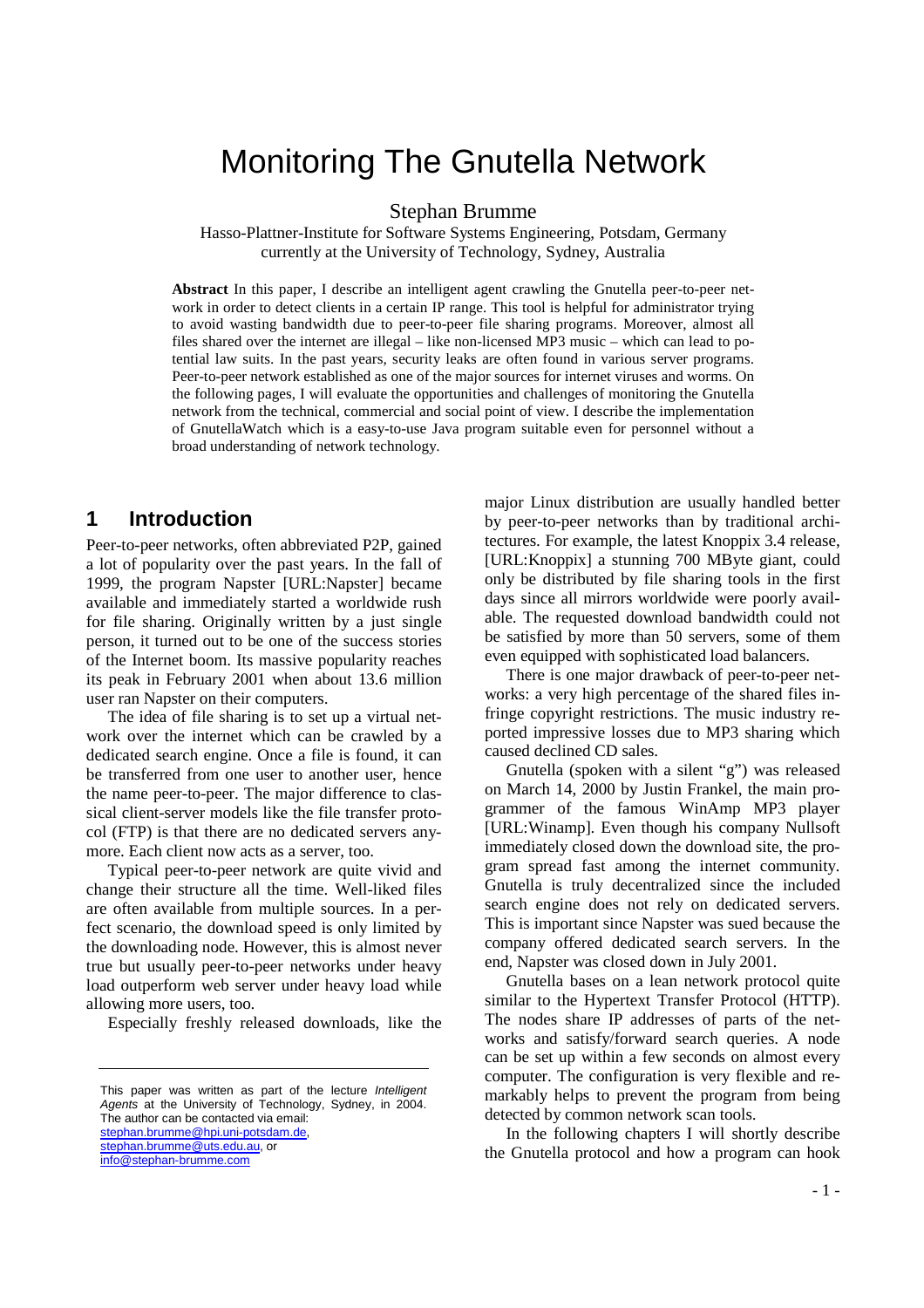| GnutellaWatch 1.0        |                                                                 | 口回り            |  |  |  |  |  |
|--------------------------|-----------------------------------------------------------------|----------------|--|--|--|--|--|
| <b>Control Center</b>    | <b>WebCaches</b><br>About<br><b>Clients</b>                     |                |  |  |  |  |  |
| Known Gnutella Network   |                                                                 |                |  |  |  |  |  |
| Clients: 786             |                                                                 |                |  |  |  |  |  |
| WebCaches:               | 84                                                              |                |  |  |  |  |  |
| <b>Observed IP Range</b> |                                                                 |                |  |  |  |  |  |
| From:                    | 141.0.0.0                                                       |                |  |  |  |  |  |
| To:                      | 141.255.255.255                                                 |                |  |  |  |  |  |
| Email:                   | sbrumme@it.uts.edu.au                                           |                |  |  |  |  |  |
| Mail Server:             | linus.it.uts.edu.au                                             |                |  |  |  |  |  |
|                          | <b>Start Network Scan</b>                                       |                |  |  |  |  |  |
| Alarms:                  |                                                                 | $\ddot{\cdot}$ |  |  |  |  |  |
|                          |                                                                 |                |  |  |  |  |  |
| Bootstrapping            |                                                                 |                |  |  |  |  |  |
| <b>Add Client:</b>       | 127.0.0.1:6346                                                  |                |  |  |  |  |  |
| Add WebCache:            | http://gwebcache1.limewire.com/gwebcache/cqi-bin/perlqcache.cqi |                |  |  |  |  |  |

itself into the network. Thus one is able collect many IP addresses of various active clients. I will explain how so-called web caches help to enter the network, too.

Depending on the country, Internet Service Providers may be held responsible for not preventing copyright infringements as they are done by almost every file sharing user. In addition, most companies have to pay a lot of money for the used network bandwidth which is drastically increased by peer-topeer networks.

## **2 GnutellaWatch**

#### 2.1 Requirements

Before going into the details of the Gnutella network, I give a short overview of the intelligent agent I developed. I always had a user in mind who does not necessarily possess the knowledge of a network administrator. He does not need to know the details of protocols. A limited understanding of the way how the internet works is sufficient.

GnutellaWatch runs on every computer supporting Java 1.4 [URL:Java]. Without any modifications to the source code or recompilation, the same byte code can be executed on Windows machines as well on the vast variety of UNIX based operating systems.

#### 2.2 Usage

After starting the program, the user will see the Control Centre. Here he can start the Bootstrapping process that is required to join the Gnutella network. Furthermore, the user has the ability to scan a certain range of IP addresses (for example the network of his company) and request detailed e-mails for each detected Gnutella client.

| <b>Control Center</b>                  | <b>Clients</b> | <b>WebCaches</b> | <b>About</b>                                                     |                                          |         |                 |                |                 |  |
|----------------------------------------|----------------|------------------|------------------------------------------------------------------|------------------------------------------|---------|-----------------|----------------|-----------------|--|
|                                        | URL.           |                  | IP                                                               |                                          | Country | Discovered      |                | Pings Stat Soft |  |
| 200-63-129-68.speedy.com.ar<br>1       |                |                  |                                                                  | 200.63.129.68:6346 - Argentina           |         | today, 10:06:25 | 0              | <b>qu</b>       |  |
| 210.8.6.225<br>$\overline{c}$          |                |                  |                                                                  | 210.8.6.225:4214 BM Australia            |         | today, 10:07:47 | n              | <b>au</b>       |  |
| salieri.astro.univie.ac.at<br>3        |                |                  |                                                                  | 131.130.36.13:6346 Austria               |         | today, 10:06:02 | 1              | error           |  |
| 80.109.133.98<br>4                     |                |                  |                                                                  | 80.109.133.98:6346 <u>2</u> Austria      |         | today, 10:06:54 | n              | qu              |  |
| 83-134-113-236.Hasselt.GoPlus.F<br>5   |                |                  | 83.134.113.236:6346 Belgium                                      |                                          |         | today, 10:05:40 | 1              | ok              |  |
| 200.232.233.1<br>6                     |                |                  |                                                                  | 200.232.233.1:2622 <b>C</b> Brazil       |         | today, 10:06:25 | n              | <b>qu</b>       |  |
| 201.0.94.118<br>7                      |                |                  |                                                                  | 201.0.94.118:6346 <b>C</b> Brazil        |         | today, 10:07:23 | n              | αu              |  |
| S01060020ed44d8a8.lb.shawcabl<br>R     |                |                  |                                                                  | 24.64.129.225:6346 <sup>8-1</sup> Canada |         | today, 10:05:18 | 1              | ok              |  |
| CPE003065c8646a-CM00003965ci<br>9      |                |                  | 69.195.156.216:6346 <sup>1+1</sup> Canada                        |                                          |         | today, 10:05:19 | 1              | ok              |  |
| d66-222-148-189.abhsia.telus.net<br>10 |                |                  | 66.222.148.189:6346 <sup>8+</sup> Canada                         |                                          |         | today, 10:05:32 | 1              | ok              |  |
| ip142177154170.ns.aliant.net<br>11     |                |                  | 142.177.154.170:6350 <sup>1+1</sup> Canada                       |                                          |         | today, 10:05:41 | 1              | ok              |  |
| S01060050bac20fb7.ok.shawcabl<br>12    |                |                  |                                                                  | 24 71 66 160 6348 <sup>1 .</sup> Canada  |         | today, 10:05:43 | $\overline{1}$ | ok              |  |
| CPE00402b6a9862-CM000039a4<br>13       |                |                  |                                                                  | 69.198.134.9:6346 <sup>1+1</sup> Canada  |         | today, 10:05:44 | 1              | error           |  |
| 14                                     |                |                  | d137-186-211-117.abhsia.telus.ne 137.186.211.117:6349 I+I Canada |                                          |         | today. 10:05:46 | 1              | ok              |  |
| Ottawa-HSE-ppp265226.sympatico<br>15   |                |                  |                                                                  | 64.230.46.101:6346 <sup>1+1</sup> Canada |         | today, 10:05:52 | 1              | error           |  |
| CPE00080d69674c-CM00080d696<br>16      |                |                  |                                                                  | 69.192.5.91:6348 <sup>1</sup> Canada     |         | today, 10:05:53 | 1              | error           |  |
| d66-183-133-253.bchsia.telus.net<br>17 |                |                  | 66.183.133.253:6346 <sup>84</sup> Canada                         |                                          |         | today, 10:05:55 | 1              | ok              |  |
| chtn1-1766.pei.aliant.net<br>18        |                |                  | 156.34.238.230:6346 <sup>1+1</sup> Canada                        |                                          |         | today, 10:05:58 | 1              | con             |  |
| moderncable081.97-70-69.mc.vide<br>19  |                |                  |                                                                  | 69.70.97.81:6346 <sup>1 .</sup> Canada   |         | today, 10:05:59 | 1              | ok              |  |
| d150-115-83.home.caocable.net<br>20    |                |                  |                                                                  | 24.150.115.83:6346 <sup>1+1</sup> Canada |         | today, 10:05:59 |                | error           |  |
| S0106000a958f504a.vc.shawcable<br>21   |                |                  |                                                                  | 24.80.184.215:6346 <sup>8-1</sup> Canada |         | today, 10:06:04 | 1              | $cnn$ .         |  |
| S01060050ba4f2a20.gv.shawcabl<br>22    |                |                  |                                                                  | 24.69.27.154:6348 <sup>8+</sup> Canada   |         | today, 10:06:04 | 1              | error           |  |
| S01060020ed907e48.cc.shawcabl<br>23    |                |                  |                                                                  | 24.69.104.2:6346 <sup>1-1</sup> Canada   |         | today, 10:06:06 | 1              | error           |  |
| CPE000cf1d3e840-CM014080210<br>24      |                |                  | 24.103.167.191:6348 <sup>8-1</sup> Canada                        |                                          |         | today, 10:06:08 | 1              | con             |  |

**Figure 1:** Control Centre **Figure 2:** Detected clients

Some runtime statistics show the size of the crawled network. My program is pretty fast and allows even on a low-end 100 KBit connection to retrieve about 800 unique IPs in just under two minutes.

Two tabs called "Clients" and "Webcaches" offer an in-depth examination of the known network. Based on the IP, my program determines the country of the remote nodes and performs a domain lookup to get a description of the originating network.

Very interesting is a feature that retrieves the corresponding WhoIS database entries when doubleclicked on an table row. An entry exists for each domain worldwide and contains a lot of information about the administrator: usually including his e-mail address and often even his office telephone numbers. If you found a suspicious IP, why not give the responsible administrator a call ?

| Info about http://wkstn58-133.wlxr.georgetown.edu          | $  D $ $\times$ |
|------------------------------------------------------------|-----------------|
| <b>WHOIS</b><br><b>Last Contact</b>                        |                 |
| iou may use s as a wilucaru in your search. For rurcher    |                 |
| information regarding the use of this WHOIS server, please |                 |
| type: help                                                 |                 |
|                                                            |                 |
|                                                            |                 |
| Domain Name: GEORGETOWN.EDU                                |                 |
|                                                            |                 |
| Registrant:                                                |                 |
| Georgetown University                                      |                 |
| 37th and 0 streets. N.W.                                   |                 |
| Washington, DC 20057                                       |                 |
| UNITED STATES                                              |                 |
|                                                            |                 |
| Contacts:                                                  |                 |
|                                                            |                 |
| Administrative Contact:                                    |                 |
| Scott Allen                                                |                 |
| Georgetown University                                      |                 |
| 3800 Reservoir Rd, N.W.                                    |                 |
| 303 St. Mary's Hall                                        |                 |
| Washington, DC 20007                                       |                 |
| <b>UNITED STATES</b>                                       |                 |
| (202) 687-5643                                             |                 |
| scott@georgetown.edu                                       |                 |
|                                                            |                 |
|                                                            |                 |
| Technical Contact:                                         |                 |
| Security Abuse                                             |                 |
| Security and Abuse Complaints                              |                 |
| Georgetown University                                      |                 |
| 3800 Reservoir Rd, N.W.                                    |                 |
| 0.00, 0.4, 0.00, 0.00, 0.00, 0.00                          |                 |

**Figure 3:** WhoIS information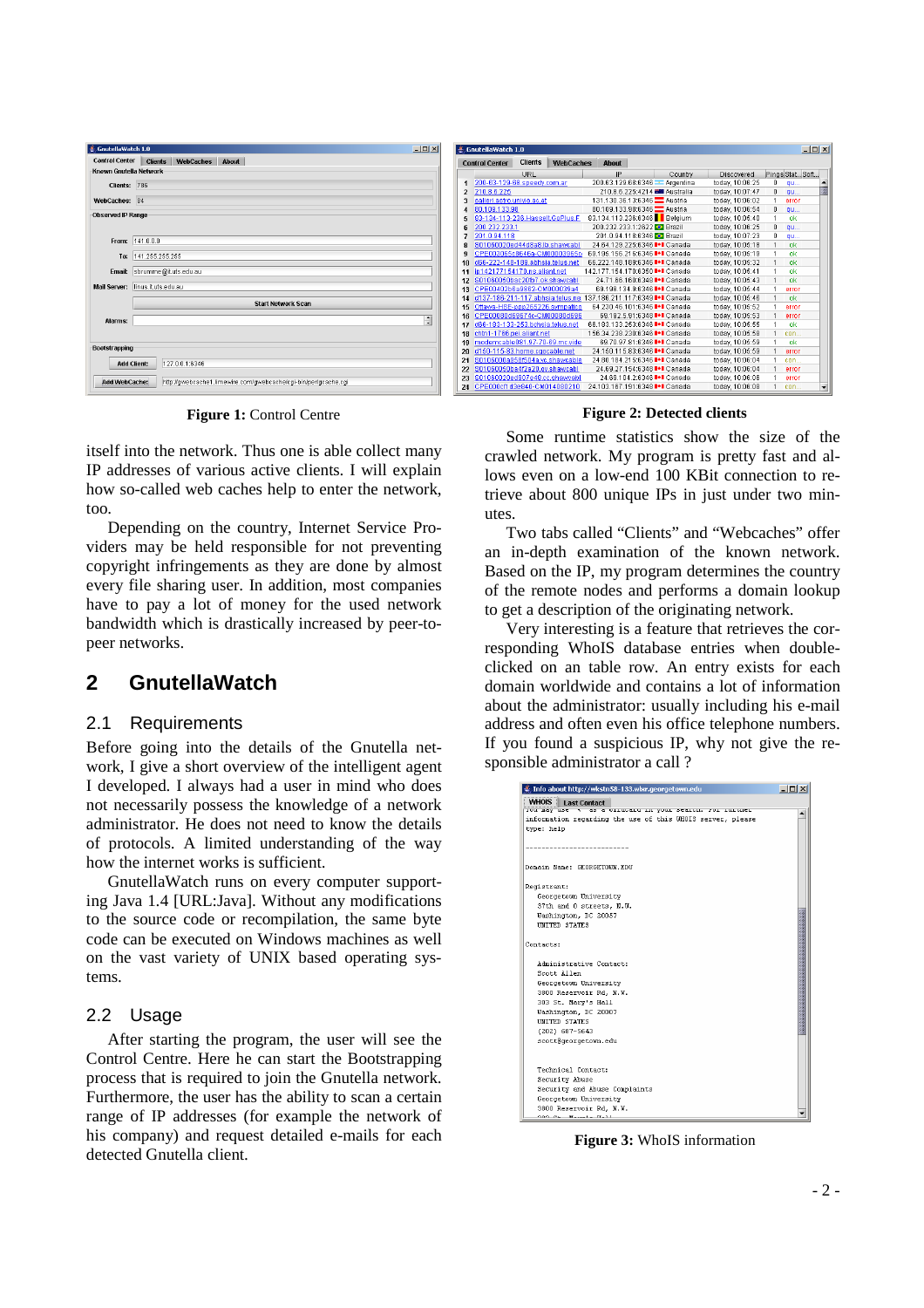# **3 Agent Technology**

Even though they are some smart and useful applications based on peer-to-peer networks, they are now seen as a big danger because of copyright infringements. My program GnutellaWatch employs internet agent technology [Debenham04] to discover active Gnutella clients.

It intelligently choses between two underlying discovery protocols and can detect improper protocol implementations.

The environment of GnutellaWatch is quite huge: it is the whole internet ! My program has to carefully select interesting parts without harming innocent computers.

In order to find an active Gnutella client, one could write a brute-force program. A Gnutella client can potentially found on any free port of an IP. Since they are about  $2^{16}$  ports defined, even a medium sized B-class subnet would require  $2^{32}$  port scans. If that brute-force solution would be able to perform 100 port scans per second – which is very fast – it would need 1.5 years. My program cannot guarantee to find all Gnutella clients but is much faster and friendlier to its environment.

GnutellaWatch tries to fight the Gnutella network, not to support it. Therefore, it behaves passive to other clients and operates in "stealth mode". It only listens to current network activity without contributing to potentially illegal actions.

The ever-changing shape of the Gnutella network is responsible for inevitable errors. If a remote server was misinterpreted as a part of the Gnutella network, the program will stop from bothering it.

There is no need for configuration or ongoing supervision: the program consists of just two files that can be copied to a new location and run everywhere you find a Java Virtual Machine and internet access. Firewalls are not a major problem. Except for resources issues, GnutellaWatch could run forever without ever needing any interacting from the user. It can send its reports via e-mail. So it is possible to start GnutellaWatch on a computer you rarely access and only read all status reports to actively fight the Gnutella network.

My program is not exactly mobile but since of its as-simple-as-possible deployment approach I would like to call it "virtually mobile".

# **4 The Gnutella Protocol**

#### 4.1 Bootstrapping

Whenever a Gnutella client is started, it does not know which other nodes are currently available on the internet. Therefore the first step is to find at least one active node. This process is called bootstrapping.

There are no centralized servers available to help during this process. If a client would perform a dumb trial-and-error bootstrapping, for example pinging all computers whether they run Gnutella or not, then this would infer an enormous waste of resources.

Two basic bootstrapping algorithms established: a client should store all known nodes of the last session and on the next start ping all these IPs. Since file sharing tools often run in the background and modern computers are almost never switched off, there is a good chance to find a valid node. Moreover, if incidentally the computer connected via an IP changed (quite common for dial-up internet access) but the new computer runs Gnutella, too, then bootstrapping works as well since it does not matter which Gnutella client is found. They all behave the same.

The second bootstrapping algorithm is more reliable and works with so-called "web caches" [URL:GWebCache]. They are ordinary web sites powered by specialized PHP, ASP or Perl scripts. All they do is to return some random valid IPs of clients they recently registered. Web sites change every day – therefore the web caches know each other and provide URLs of other web caches, too. A good Gnutella client stores all web caches of the last session in the same manner it does for IPs.

Basically, web caches are a second network layered above the Gnutella network. They are pretty generic since they just know some IPs and URLs. It should be fairly easy to set up web caches for one of the other major file sharing networks like Kazaa [URL:Kazaa] which was developed by the Sydneybased company Sharman Networks.

Gnutella web caches follow the *gwebcache* standard [URL:GWebCache]. This standard is not officially recognized but implemented by a dozen of open source projects. A search for gwebcache on Google returns about 1,000 links which either point to a web cache or to a developer site. During my tests I consistently found more than 50 active web caches.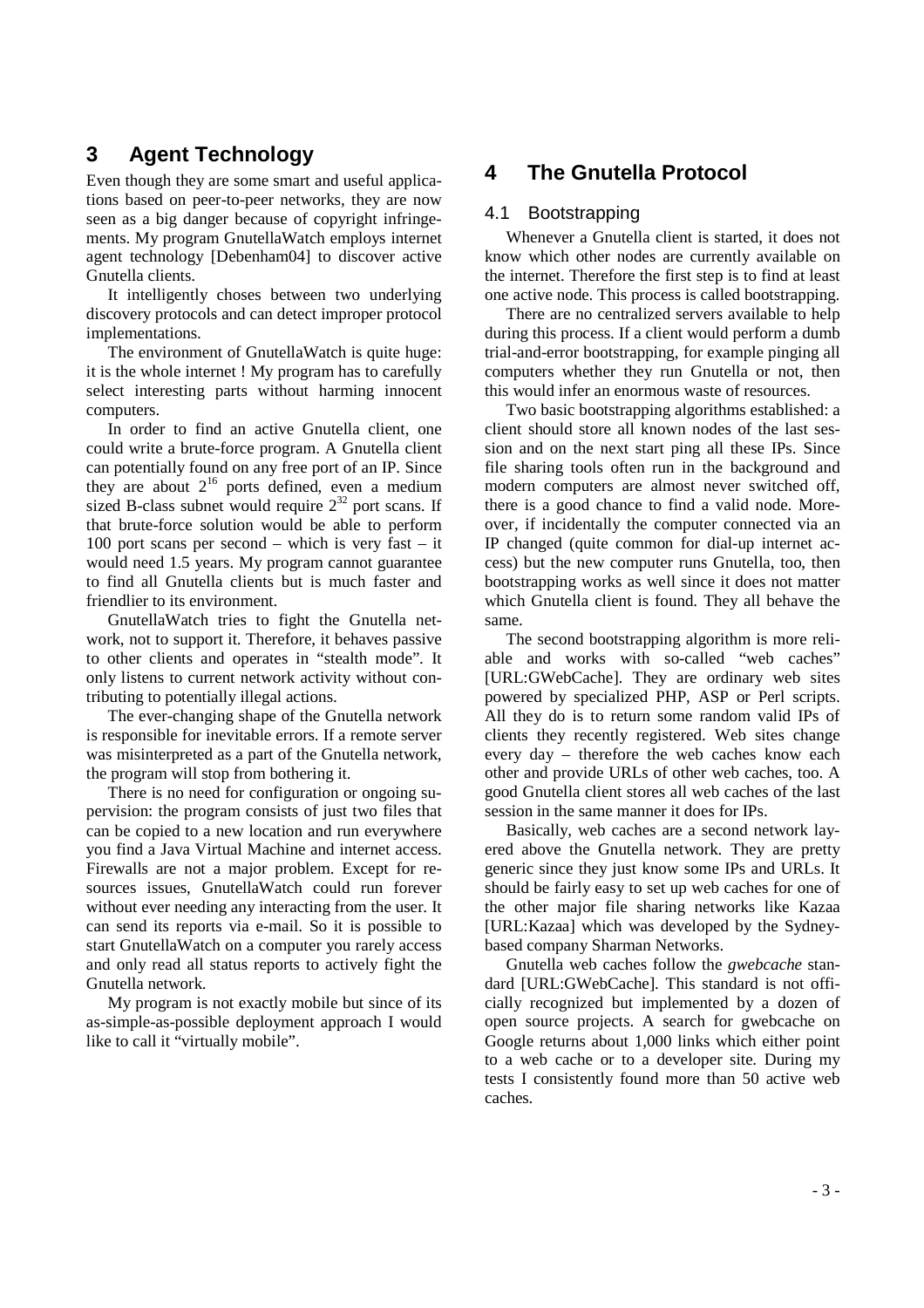| http://qwebcache1.limewire.com/qwebcache/cqi-bin/perlgcache.cqi?urlfile=1 - Micr $\Box$ X                         |
|-------------------------------------------------------------------------------------------------------------------|
| Edit<br>Favorites<br>Tools<br>Help<br>File<br><b>View</b>                                                         |
|                                                                                                                   |
| $\rightarrow$                                                                                                     |
| Address et http://gwebcache1.limewire.com/gwebcache/cgi-bin/perlgcache.cgi?urlfile=1<br>Links<br>$\Rightarrow$ Go |
| 除 Search Web → & PageRank A → 中 524 blocked<br>Google v qwebcache<br>$\rightarrow$                                |
|                                                                                                                   |
| http://www.xolox.nl/gwebcache/default.asp                                                                         |
| http://qwc.nonexiste.net/                                                                                         |
| http://www.qwc.freeola.com/cqi-bin/qwc/qcache.cqi                                                                 |
| http://www.theholt.net/gcache.php                                                                                 |
| http://www.stral.net/cgi-bin/gcache.cgi                                                                           |
| http://www.xolox.nl/qwebcache                                                                                     |
| http://cache.warrink.ath.cx:8000/                                                                                 |
| http://gwebcache1.limewire.com/gwebcache/cgi-bin/perlgcache.cgi                                                   |
| http://firebird.shacknet.nu:8888/cash.php                                                                         |
| http://www.rodage.net/gnetcache/gcache.php                                                                        |
|                                                                                                                   |
|                                                                                                                   |
| Done<br>Internet                                                                                                  |

**Figure 4:** A browser retrieving a web cache

An ordinary web browser is sufficient to view such a web cache as is shown in figure 4.

#### 4.2 Friend Of A Friend

Once we got a connection to at least one node of the Gnutella network, we can ask that node to give us the addresses of some of the nodes it is connected to. Then we ask these new nodes again for the same information and so on. This algorithm is sometimes called "Friend of a friend" and proves to gain a pretty fast access to a huge user base.

An example: if a clients know 7 other nodes, these in turn known 7 new nodes then we already know 7+7\*7=56 nodes. If we ask the most recent 7\*7 nodes we will probably get 7\*7\*7=343 nodes. After only six steps we have identified about 100,000 nodes !

Unfortunately, reality always differs from this theoretical example. Even though most nodes can actually return 7 other nodes, many of the nodes overlap. A node X we got by asking node Y will certainly return node X. It is not unusual to get invalid IP – some nodes even reject to deliver addresses of their friends.

#### 4.3 Gnutella Commands

|          |        | Message ID   Tvpe   Time To Live   Hops   Data Length |        |         | Data    |
|----------|--------|-------------------------------------------------------|--------|---------|---------|
| 16 bytes | 1 byte | 1 byte                                                | 1 byte | 4 bytes | varving |

**Figure 5: Message Architecture**

The communication protocol of Gnutella is very much alike the HTTP protocol. Indeed, the download of files is pure HTTP/1.1 while pings and queries (explained later) differ a bit.

I will describe only the more modern Gnutella 0.6 protocol [URL:GnutellaRFC] understood by more than 99% of all Gnutella clients. Don't be confused by Gnutella2 which you may find on the internet. That protocol is completely different and the whole Gnutella community is upset about the misuse of the name "Gnutella" for marketing purposes of an incompatible program [URL:Shareaza].

#### 4.3.1 Hand-Shaking

To establish a connection, the requesting node has to send:

GNUTELLA CONNECT/0.6<cr><lf>

When the attempt to connect was successful, a response according to this pattern is generated:

GNUTELLA/0.6 200 <string><cr><lf>

*String* is usually two letters: OK.

By now, nodes add several header fields to these one-line commands. A more typical hand-shake therefore looks like this:

*[Request]* 

```
GNUTELLA CONNECT/0.6<cr><lf> 
User-Agent: GnutellaWatch/1.0<cr><lf> 
Ultra-Peer: False<cr><lf> 
Pong-Caching: 0.1<cr><lf>
```
*[Response]* 

```
GNUTELLA/0.6 200 OK<cr><lf> 
User-Agent: LimeWire/1.0<cr><lf> 
X-Try: 141.2.89.3:6436, 
     212.43.98.71:6436<cr><lf>
```
As one can see, most nodes expose their name and some friends during the hand-shake.

#### 4.3.2 Standard Message Architecture

Now that we got an established connection, we can send binary messages built according to figure 5.

The message ID should be globally unique. There are many libraries available to generate such as number often referred to as GUID.

The *type* can be:

- *ping* (0x00),
- *pong* (0x01),
- *bye* (0x02),
- *push* (0x40),
- *query* (0x80),
- *query hit* (0x81)

#### 4.3.3 Ping Message

This message only checks whether a client is still connected to the network. It contains no data and should not be confused with the ping command of most operating systems.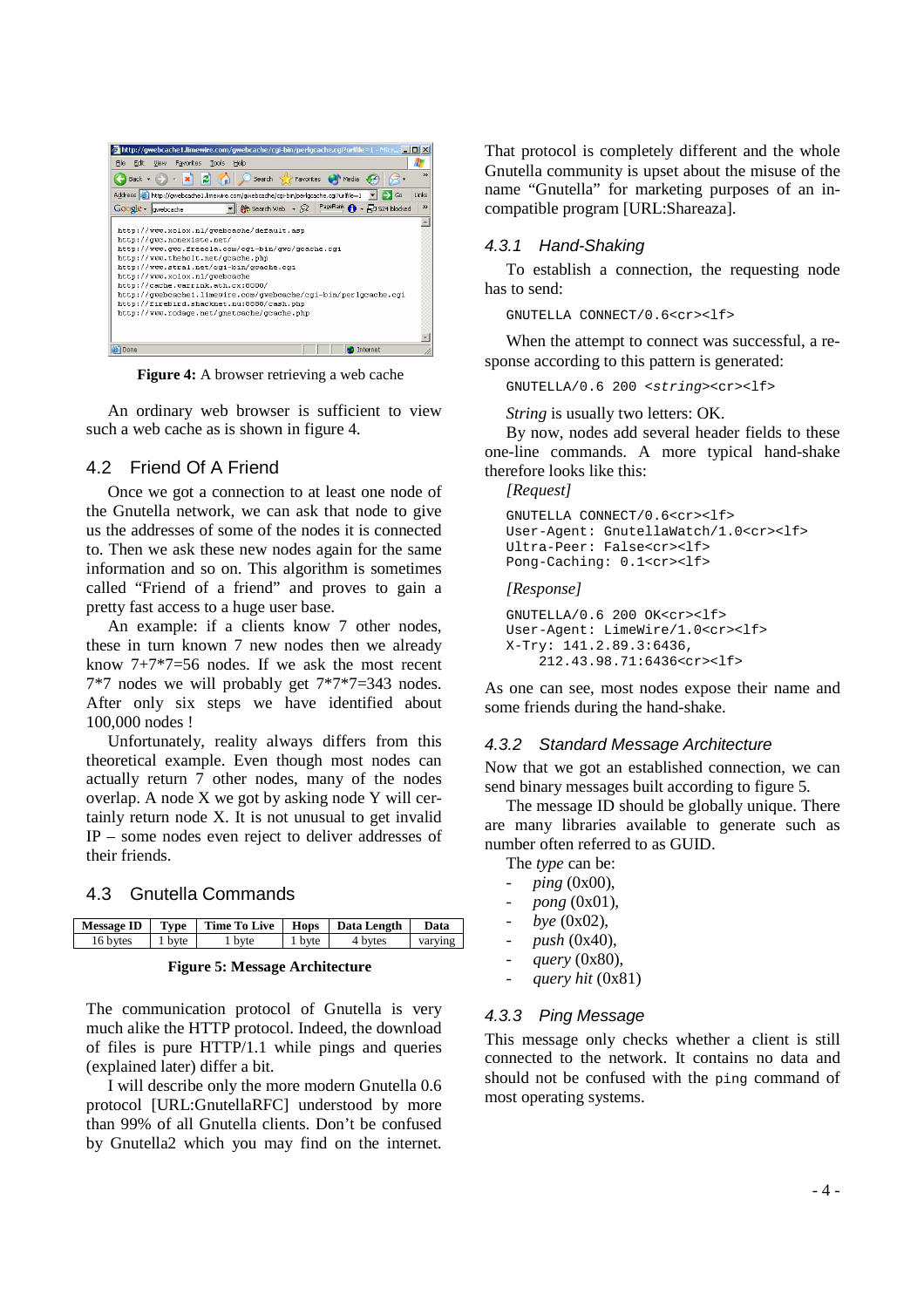#### 4.3.4 Pong Message

This message is only sent as a response to a ping message. It carries some information about the number and size of shared files.

#### 4.3.5 Bye Message

This message indicates that the client will soon leave the network. It carries no further data and can be omitted.

#### 4.3.6 Push Message

This message sends (pushes) a file. It is somehow redundant since file transfer usually bases on HTTP. Most clients omit this message.

#### 4.3.7 Query

This message asks for a certain file. Beside the file name, a query also contains some transfer speed restrictions. For example, it may ask for at least 10 KByte/sec. The message size is in most cases below 200 bytes.

#### 4.3.8 Query Hit

This message returns one or more sources for a file requested by a query. Most important, it carries the IP addresses of all source node, their connection speed and a file identifier. This identifier is used when actually requesting the file via HTTP.

### 4.4 Problems

#### 4.4.1 Bandwidth Issues

The Gnutella heavily employs pings and queries. Especially queries can cause a huge amount of traffic: if a node does have a file that was requested, it forwards the queries to all of his friends. For rarely found files there is an exponential growth according to the nodes the query passes – clearly a bottleneck.

Each message therefore contains a *time to live* field. It is decreased by one every time a query is forwarded. Once it reaches zero, the query is discarded and removed from the network. A typical initial value for *time to live* is 7.

In addition to decreasing the *time to live*, a second header field called *hops* is increased by one and therefore gives us some knowledge about the nodes the message already passed. The idea behind this concept is to prevent clients from using too high initial *time to live* values (which may slightly increase the query hit probability but causes significantly more traffic): the sum of *time to live* and *hops* is always constant. If this sum is higher than a certain

threshold then a node is allowed to decrease the time to live until the sum is in a valid range.

Messages are quite short. Besides some protocol extensions, only *pong*, *query* and *query hit* contain some data. In most cases, their size is below 300 bytes. If the size exceeds 4 Kbytes, a node can remove the message.

#### 4.4.2 Too Many Connections

Gnutella is "connection-greedy". While implementing my program, I got a lot of "connection refused" responses in the hand-shake.

I still do not know whether the nodes actually suffer from too many connections or only want to save bandwidth and protect their privacy.

#### 4.4.3 Trusting Nodes

One can never rely on the messages transferred over the Gnutella network. Some commercial clients try to inject spam in the network.

It was told that a few modified nodes tried to exploit security holes in some open-source clients. Since the code of many Gnutella clients is publicly available, found leaks can lead to severe damages:

- remote clients can gain local root access
- insecure clients may be misused to send spam or, even worse, worms
- keylogger etc. can reveal information that should have kept secret
- ... and many more !

Right now, there is no solution for these problems because of the simple text-based protocol that works without any encryption. Nevertheless, the big majority of clients can be trusted.

#### 4.4.4 Invalid nodes

The *bye* message is not always properly used. Some clients leave the networks without notifying their friends. The *ping* message is sent periodically to update the availability of all friends but cannot be sent too often since that would incur a substantial increase of network traffic.

In consequence, a node only knows which of its friends were online some time ago. When asked by a new node for its friends, a node may returns addresses of friends that are no longer online.

Depending on the timespan between two *ping*s, I observed a medium up to high percentage of invalid addresses.

The problem is even worse for web caches. They usually allow updates once an hour to conserve bandwidth but many clients are online only for a couple of minutes.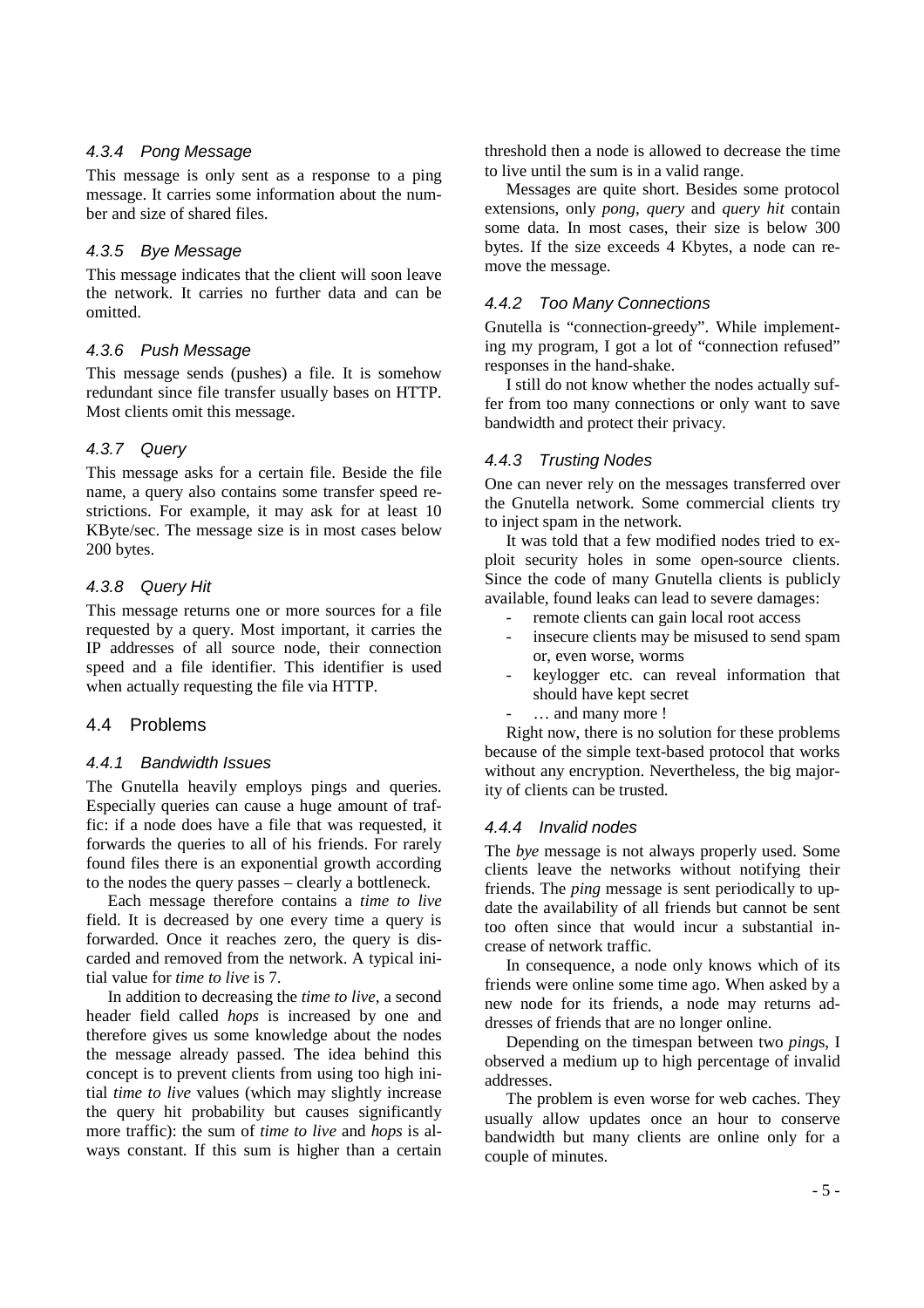### 4.5 Advanced Topics

#### 4.5.1 File Swarming

A typical audio CD compressed in the widespread MP3 file format occupies 60 MByte while an average DivX encoded movie requires up to 1 GByte.

Downloading a file just from a single source would limit the download speed to the upload speed of the source. Today, asymmetric DSL connections have a low upload speed which is not practical.

If we rely on a download from one source than we have to ensure that it is online for the whole download. Especially for large files (often several Mbytes) this cannot be guaranteed.

File swarming helps to eliminate these problems: part of the HTTP protocol is a partial download. Gnutella almost always requests certain blocks and joins them locally. It is no problem to download the last few bytes of a file first and the first bytes of that file last. Parallel downloads from multiple sources are handled without major worries.

#### 4.5.2 Extensions

Clients like LimeWire [URL:LimeWire] or Bear-Share [URL:BearShare] introduced new extensions to the protocol to enhance bootstrapping and queries. Not all extensions are widely accepted but some promise real improvements, though: high-speed connected Ultrapeers bundle messages, clients cache queries and file magnets provide a web interface fully replacing the need of a Gnutella client.

Up to now, there is no new standard and even Gnutella version 0.6, as used in this paper, is still a draft [URL:GnutellaRFC].

# **5 Foundations of GnutellaWatch**

### 5.1 Bootstrapping

I wrote code to access web caches as well as clients in order to perform bootstrapping.

A web cache returns a text list of URLs of the web caches it knows, one per line. The same holds true for client IPs but they have to be fully qualified with a port number, usually 6436.

To get the web cache URLs, the web cache has to be called with a parameter *urlfile=1*. In figure 4, the full URL to retrieve the URLs of known web caches was:

#### http://gwebcache1.limewire.com/gwebcache/cgi-

bin/perlgcache.cgi?urlfile=1 (URL has been split into two lines to fit the layout of this paper). Asking another web cache for a list of clients is as simple as this: http://www.xolox.nl/gwebcache/?hostfile=1.

If something goes wrong, the web cache has respond ERROR. I often observed ordinary HTML pages so I verify each line whether it is a standardconforming URL and discard all lines that fail this simple test.

In my Java code, the classes HttpURLConnection and URL are basically all I need to perform web cache based boot strapping.

The class is called WebCacheSpider and processes one web cache at a time returning all new web caches and nodes found.

### 5.2 Requesting Node IPs

In the last chapter on bootstrapping I already explained how to get client or node IP from a web cache.

While showing the process of hand-shaking I gave an example of inserted special header fields. The fields X-Try and X-Try-Ultrapeer are supported by most Gnutella clients and give a comma-separated list of all friends of a node.

The dedicated Java class serving that purpose is called ClientSpider and processes one Gnutella client at a time returning all new nodes found - exactly the same way as WebCacheSpider.

### 5.3 Further IP information

### 5.3.1 Reverse DNS Lookup

Modern DNS servers allow to resolve an IP adderss and return the main textual representation: a URL. The process may give invalid results for shared hosting but usually works quite reliable.

Java's nice internet library reduce the code to make a reverse DNS lookup to the shortest solution possible: InetAddress' method getHostName gives us the desired URL as a String.

### 5.3.2 GeoIP

Sometimes a reverse DNS lookup fails. Furthermore, my program generates a massive DNS traffic since it sometimes sends 10 queries per seconds. As stated before, for shared hosting there is no unique reverse DNS lookup.

A faster and locally available solution is GeoIP developed by MaxMind LLC [URL:GeoIP]. Even though its full version costs some money, there is a basic database and Java source code available for free.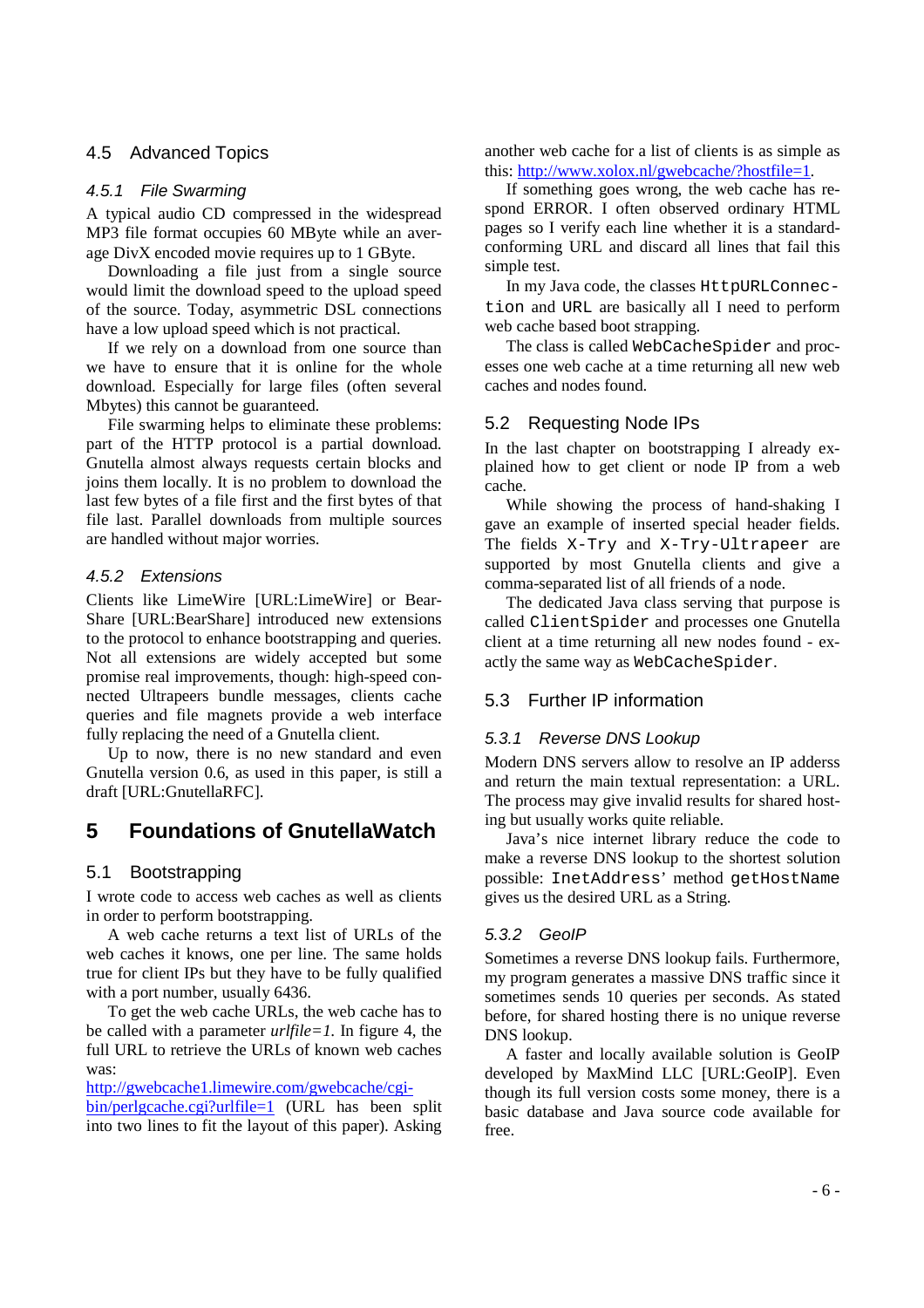The GeoIP library gives me information about the IP's country of origin. This is especially worthy for international domains like *com*, *net* or *org*.

#### 5.3.3 WhoIS

The WhoIS protocol was designed in the early days of the internet [Whois85] to retrieve information about the administrator of a domain.

Since he actually owns the domain, he is responsible for the whole contents of his publicly accessible server.

Depending on the country, the underlying database contains the postal address, the e-mail address and the telephone number of the administrator. An example is given in figure 3.

The protocol itself is very easy: just send the domain you would like to get information about to a responsible WhoIS server on port 43. Then the server will respond with the desired contents. Unfortunately, no true standard exists for the format of the result.

There are two pitfalls: the domain name has to be reversed. For example www.stephan-brumme.com has to be changed to com.stephan-brumme.www. The other problem: WhoIS is generally only available for second-level domain. The exemplary domain has to be reduced to com.stephan-brumme. Some exceptions are countries like Australia that have predefined second-level domains like edu.au. In these countries, WhoIS will work for third-level domains like uts.edu.au (or reversed: au.edu.uts) as well.

There are various ways to determine the responsible WhoIS server. Often they can be found at whois.nic.[insert country domain here]. Again, no standard defines this, it is only a common observation. I decided to send all (!) my WhoIS requests to whois.geektools.com [URL:GeekTools]. They run a frequently updated database, automatically select the responsible WhoIS server and send me all I need. Since this service is for free, geektools.com restricts the service to 50 requests per IP per day.

I encapsulated the WhoIS request in the class WhoIs. It is straightforward Socket based code and thanks to Java's internet functionality short in length.

# **6 GnutellaWatch Architecture**

#### 6.1 Third Party Libraries

An agent should be small in size since it is typically run only for a short timespan. Easy and seamless integration in new environment is very important for agents.

I decided implement the involved agent technology by writing the code on my own. This way I best learn how to construct an agent and get the best possible understanding of the main issues.

Moreover, third party libraries not always fit the needs and have to be adapted or wrapped. This leads to an exhausting code bloat that I tried to avoid.

Nevertheless, I used the GeoIP [URL:GeoIP] library to lookup the country of an IP. The code really worked "as is" and perfectly suited my needs: it offers all the features that I need – not more.

I do not like the look of Java applications. They somehow do not fit into the modern user interfaces of Windows, MacOS Aqua or KDE. A more pleasant user interface is provided by the open source Kunststoff project [URL:Kunststoff]. They add a layer on top of Java's Swing Metal look'n'feel and notably improve the overall experience. In my past semesters I had some lectures on the design of user interfaces and discovered how seldom programmers have the common user in mind. Especially computer scientists tend to forget about reasonable usability. Fortunately, the internet and its web designers revolutionized the way how we treat human machine interaction.

#### 6.2 Multithreading

Nowadays' internet program are usually limited by the offered bandwidth and the speed of remote computer. The locally available CPU power becomes more and more negligible; however memory is still a potential bottleneck.

Most web caches and nodes need between 0.5 and 2 seconds to respond to my requests. This may be caused by my current location: Australia is quite far away from the big file sharing networks in Europe and America.

It is not feasible to process only one request at a time. Instead, multiple requests can be performed to significantly increase the performance of Gnutella-Watch. Thus, I more efficiently utilize available resources and, most important, save much time [Christopher00, Lewis00].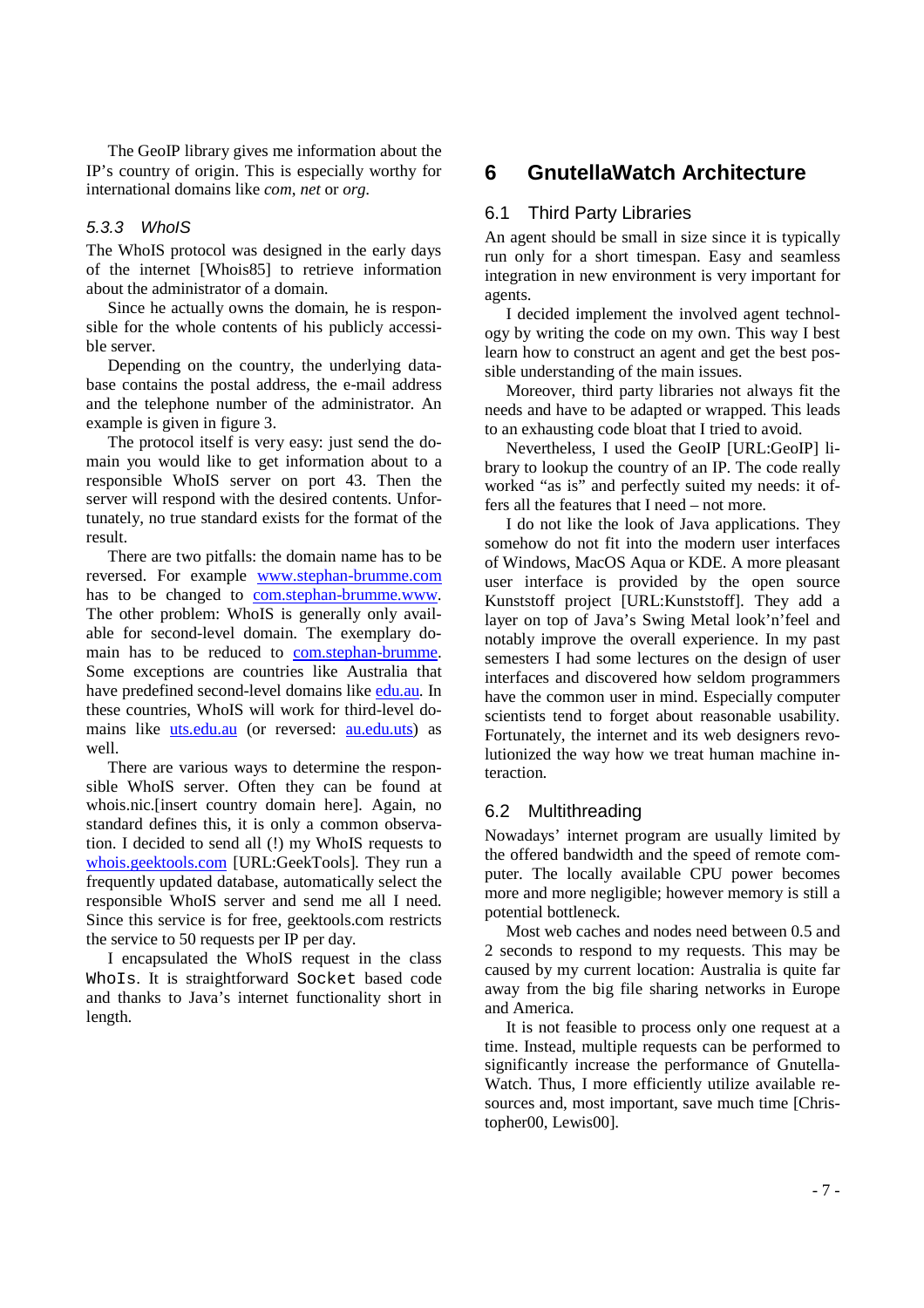

**Figure 7: Queue State Chart** 

Multithreading always implies synchronization issues. I handle them by so-called managers. For all object of the class WebCacheSpider, there is a single WebCacheManager. For all objects of the class ClientSpider, there is a single Client-Manager [Heaton02].

#### 6.3 Spiders And Manager

The WebCacheSpider and the ClientSpider basically differ in the protocol they understand. Because of many shared features, both implement the interface ISpider. A similar relationship exists between WebCacheManager and ClientManager: they derive from InfoManager.

The job of a manager is to spawn multiple spiders and keep track of the workload by supervising a system of queues (see below).

Almost all methods of the managers are declared synchronized to prevent one spider interrupting another while performing queue updates. If I would omit it, the queues may be corrupted which could crash the whole program.

#### 6.4 Queues

There a five states for each address (no matter whether web cache address or client IP): waiting, running, complete, error and try-again [Heaton02].

Initially, an address represented by the IInfo interface is set to be in the *waiting* state. This is done by pushing it to the waiting queue. When a spider is asking for work, it removes one address from the waiting queues and declares it as *running* by adding it to the running queue. When done, the address is, depending on the result of the spider, either moved to the *complete*, *error* or *try-again* state.

I called these data structures queues because a new entry is always added to the end while remov-



**Figure 8:** Packages

ing always occurs at the head. In computer science terminology, these queues are strictly speaking FIFO liete.

For convenience reasons, a separate list keeps track of all IInfo objects. This simplifies the GUI programming a bit.

#### 6.5 Namespaces

I like the concept of namespaces to organize a source code tree and avoid name clashes. In the figure about, you see the main namespaces. The packages (Java's name for namespaces) are only loosely coupled. GeoIP and Kunststoff are third-party packages and used "as is".

#### 6.6 User Interface

An agent is defined as an entity that does something on behalf of someone. GnutellaWatch spiders the GnutellaWatch on behalf of an administrator, that means a human being.



**Figure 6:** An Enhanced User Interface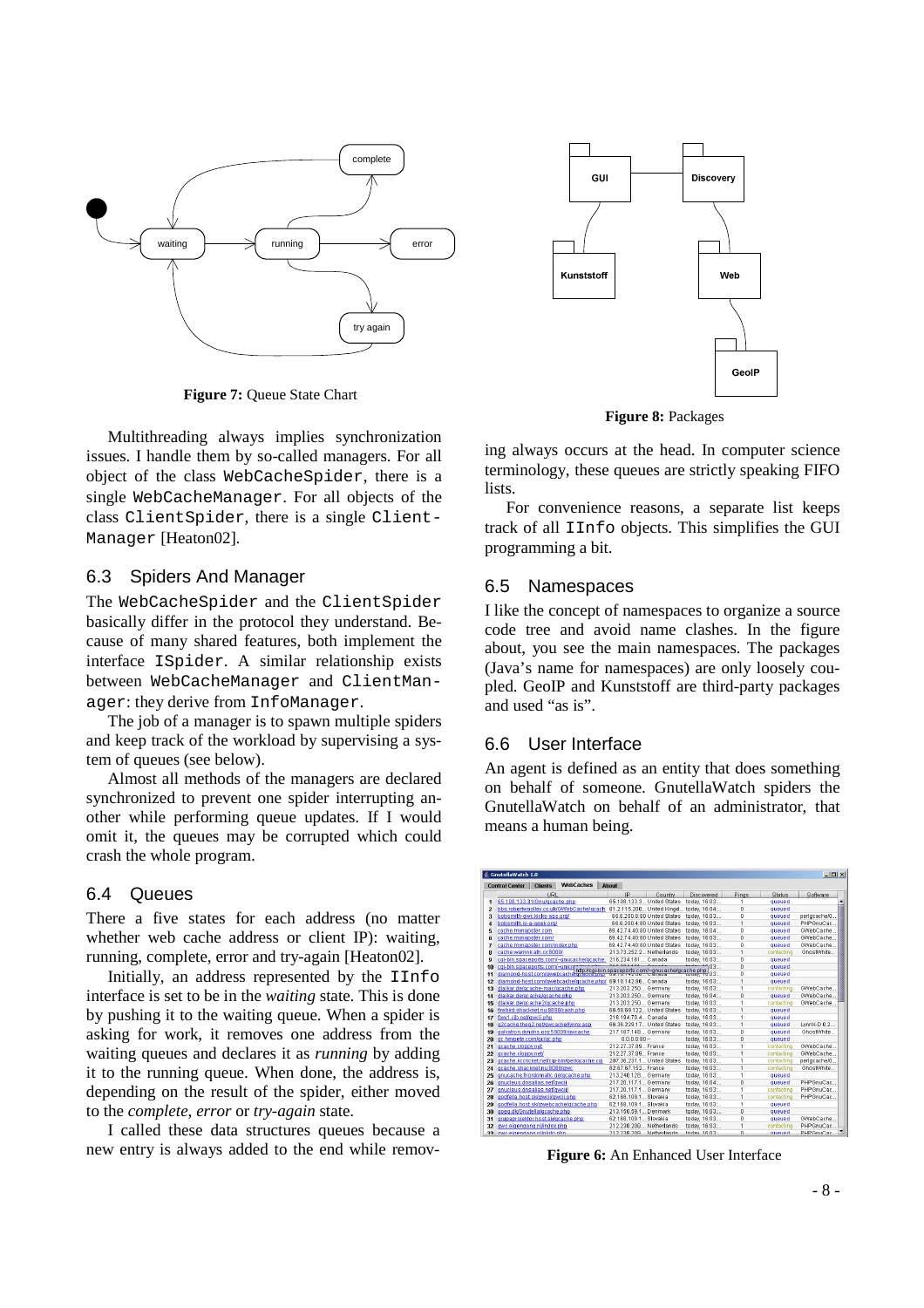All interaction between humans and computers has to be adapted to the needs and requirements of the human not the computer. In the early ages of computer science, often the inverse was true.

The change over the last years is best symbolized by the move from command-line interface to graphical user interfaces.

But not all graphical user interfaces are good interfaces: colours should be used more carefully. Sometimes, more colours enhance the user interface; sometimes you should reduce the number of involved colours.

Working with large tables can be annoying: when reading a row from left to right, many users incidentally slip. A subtle background differentiating odd from even row helps a lot [Goldstein01].

Users often want immediate feedback or try to explode by double-clicking something interesting. My tables support this and even show small tooltips while the mouse pointer is hovering above a certain row. Last but not least, all columns can be sorting in an ascending order [Linden02].

### 6.7 Software Quality

Excellent support of exceptions is the most outstanding feature of Java. I catch them to recover from "exceptional" situations and bring the program back to a normal state.

The nature of the internet implies many exceptions: URLs may be spelt incorrectly, connections may suddenly be interrupted and many more.

It is hard to understand the current state of a multithreaded program. While debugging GnutellaWatch I often had severe problems understanding the cause of some bugs. Therefore I learnt how to use the Java Logging Library – a major step in software quality since now I can trace the program paths.

Documentation is often underestimated. Especially for one-man-projects like GnutellaWatch one finds a lack of good documentation. To me, documentation is not only writing a paper (the one you are currently reading) but also source comments like JavaDoc and understandable graphical descriptions. UML diagrams often tend to be over-stressed. They can be quite useful but they have to be stripped down to the essential core – most UML evangelists do not realize this. Nevertheless, I have some UML diagrams to explain the basic relationships of GnutellaWatch. According to theories of cognition sciences, I try to show at most seven elements in a single diagram.

# **7 Future Improvements**

Nobody is perfect. GnutellaWatch is a ready-to-use solution proudly stating "version 1.0". This is true, is a fully functional release without any major problems.

GnutellaWatch is not perfect in a way that it ideally should be able to fulfil its job faster, more accurate and, most important, easier.

- One of the issues to be solved in a next release is persistency. Right now, Gnutella-Watch does not save its current state to disc and requires a lot of redundant crawling each time. A XML serializer would be preferred.
- I did not implement code to actually send and receive Gnutella Messages – all I do is the hand-shake. Even though the hand-shake is sufficient to obtain IPs, evaluating the messages could help to analyse whether a user shares illegal contents over the internet.
- The usage of resources is not optimal. In addition to Java's bad performance, Gnutella-Watch may run quite slow even on fast computers.
- Traffic shaping could allow a better control about the network traffic generated by my program. This is important when Gnutella-Watch is intended to run for a long term.
- Some constants like the number of threads are hard-coded. They should configurable in the next release.
- GnutellaWatch should be more personalized. This means that the user should be able to adapt the look'n'feel as well as the search options to his own needs.
- My program is unable to understand the recently proposed GWebCache2 protocol. It gives better performance and control for web caches.
- Basically, the protocol of competing file sharing networks like FastTrack (used in Kazaa), eDonkey and Kademlia are be spidered, too. Some of them are documented on the internet. My open architecture should allow implementing these protocols without major hassles.